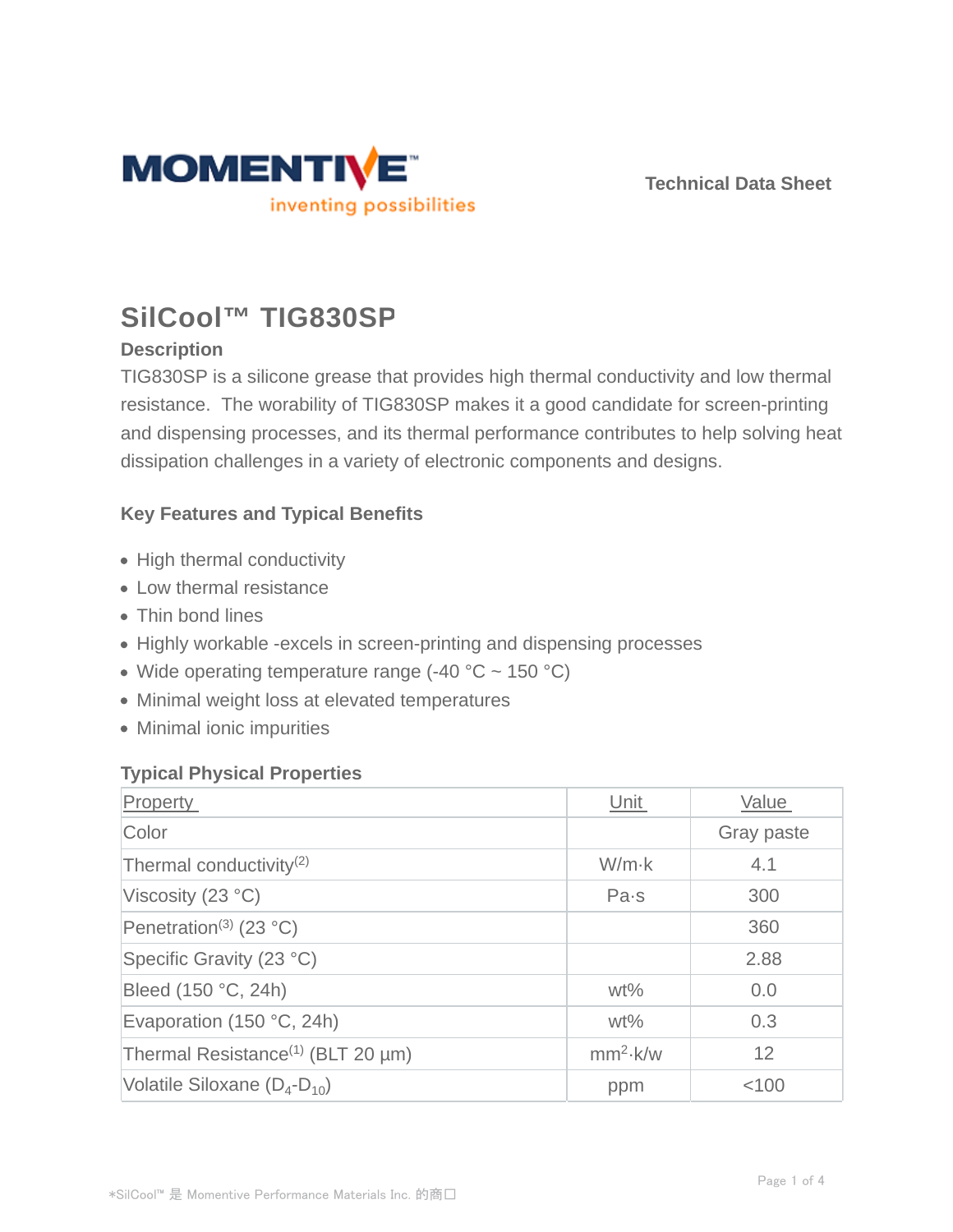|                     | Na <sup>+</sup> | 0.5 |
|---------------------|-----------------|-----|
| Ionic Content (ppm) |                 | J.O |
|                     | $\cap$ 1-       | ◡.  |

Typical properties are average data and should not be used as or to develop product specifications.  $(1)$ Laser lash analysis  $(2)$ Hot wire method  $(3)$ JIS K 2220

# Patent Status

Nothing contained herein shall be construed to imply the nonexistence of any relevant patents or to constitute the permission, inducement or recommendation to practice any invention covered by any patent, without authority from the owner of the patent.

## **Product Safety, Handling and Storage**

Customers should review the latest Safety Data Sheet (SDS) and label for product safety information, safe handling instructions, personal protective equipment if necessary, emergency service contact information, and any special storage conditions required for safety. Momentive Performance Materials (MPM) maintains an aroundthe-clock emergency service for its products. SDS are available at www.momentive.com or, upon request, from any MPM representative. For product storage and handling procedures to maintain the product quality within our stated specifications, please review Certificates of Analysis, which are available in the Order Center. Use of other materials in conjunction with MPM products (for example, primers) may require additional precautions. Please review and follow the safety information provided by the manufacturer of such other materials.

### **Limitations**

Customers must evaluate Momentive Performance Materials products and make their own determination as to fitness of use in their particular applications.

**Contact Information** Email commercial.services@momentive.com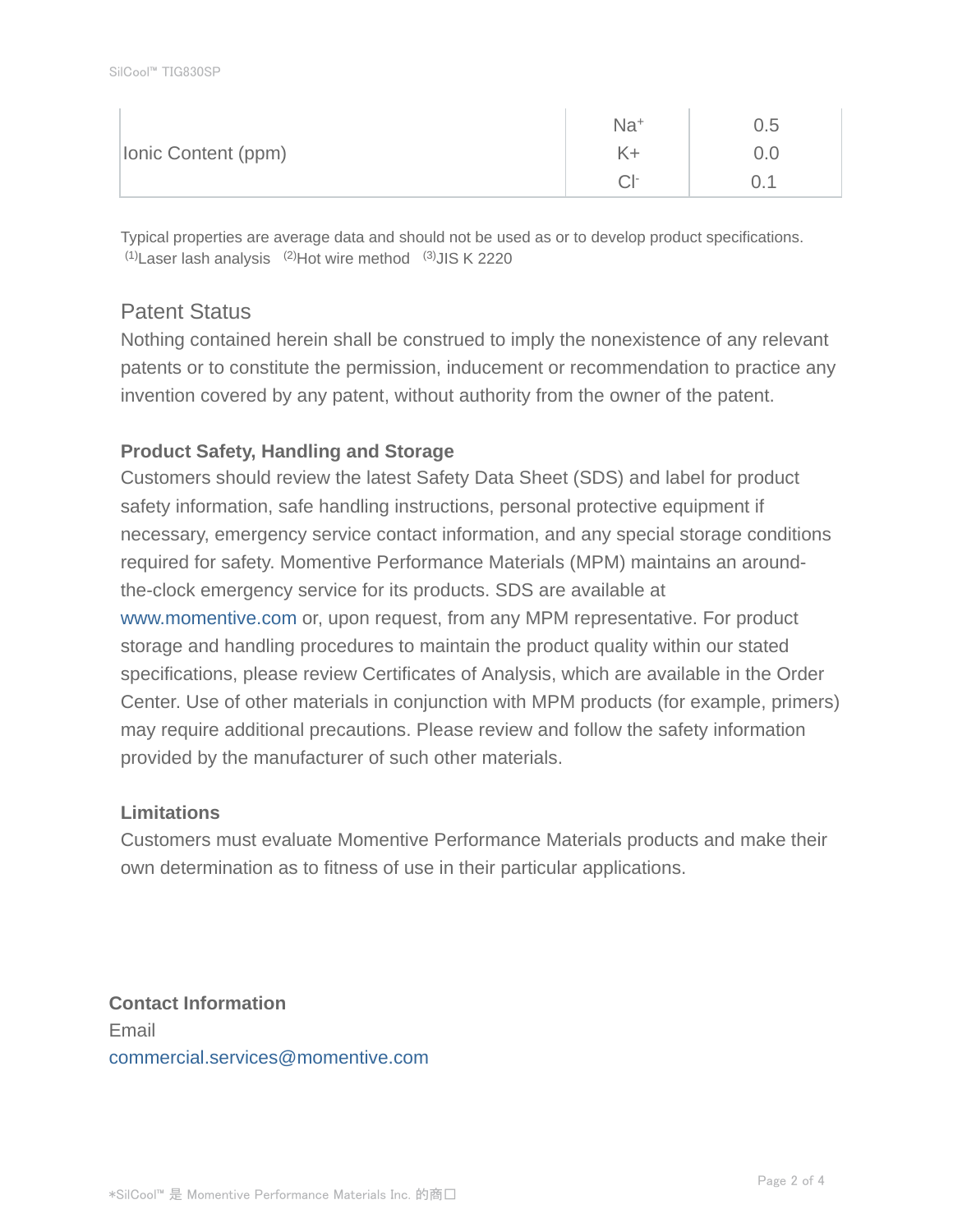| <b>Telephone</b>     |                      |                                   |                     |
|----------------------|----------------------|-----------------------------------|---------------------|
| <b>Americas</b>      | <b>Latin America</b> | <b>EMEAI- Europe, Middle</b>      | <b>ASIA PACIFIC</b> |
|                      |                      | East, Africa & India              |                     |
| +1 800 295 2392      | <b>Brazil</b>        | <b>Europe</b>                     | <b>China</b>        |
| Toll free*           | +55 11 4534 9650     | +390510924300                     | 800 820 0202        |
| +704 805 6946        | <b>Direct Number</b> | Direct number                     | Toll free           |
| <b>Direct Number</b> |                      |                                   | +86 21 3860 4892    |
|                      |                      |                                   | Direct number       |
| *All American        | <b>Mexico</b>        | India, Middle East & Africa Japan |                     |
| countries            | +52 55 2169 7670     | + 91 44 71212207                  | +81 3 5544 3111     |
|                      | <b>Direct Number</b> | Direct number*                    | Direct number       |
|                      |                      | *All Middle Eastern               | <b>Korea</b>        |
|                      |                      | countries, Africa, India,         | +82 2 6201 4600     |
|                      |                      |                                   |                     |

For literature and technical assistance, visit our website at: www.momentive.com

### **DISCLAIMER:**

**THE MATERIALS, PRODUCTS AND SERVICES OF MOMENTIVE PERFORMANCE MATERIALS INC. AND ITS SUBSIDIARIES AND AFFILIATES (COLLECTIVELY "SUPPLIER"), ARE SOLD SUBJECT TO SUPPLIER'S STANDARD CONDITIONS OF SALE, WHICH ARE INCLUDED IN THE APPLICABLE DISTRIBUTOR OR OTHER SALES AGREEMENT, PRINTED ON THE BACK OF ORDER ACKNOWLEDGMENTS AND INVOICES, AND AVAILABLE UPON REQUEST. ALTHOUGH ANY INFORMATION, RECOMMENDATIONS, OR ADVICE CONTAINED HEREIN IS GIVEN IN GOOD FAITH, SUPPLIER MAKES NO WARRANTY OR GUARANTEE, EXPRESS OR IMPLIED, (i) THAT THE RESULTS DESCRIBED HEREIN WILL BE OBTAINED UNDER END-USE CONDITIONS, OR (ii) AS TO THE EFFECTIVENESS OR SAFETY OF ANY DESIGN INCORPORATING ITS PRODUCTS, MATERIALS, SERVICES, RECOMMENDATIONS OR ADVICE. EXCEPT AS PROVIDED IN SUPPLIER'S STANDARD CONDITIONS OF SALE, SUPPLIER AND ITS REPRESENTATIVES SHALL IN NO EVENT BE RESPONSIBLE FOR ANY LOSS RESULTING FROM ANY USE OF ITS MATERIALS, PRODUCTS OR SERVICES DESCRIBED HEREIN.** Each user bears full responsibility for making its own determination as to the suitability of Supplier's materials, services, recommendations, or advice for its own particular use. Each user must identify and perform all tests and analyses necessary to assure that its